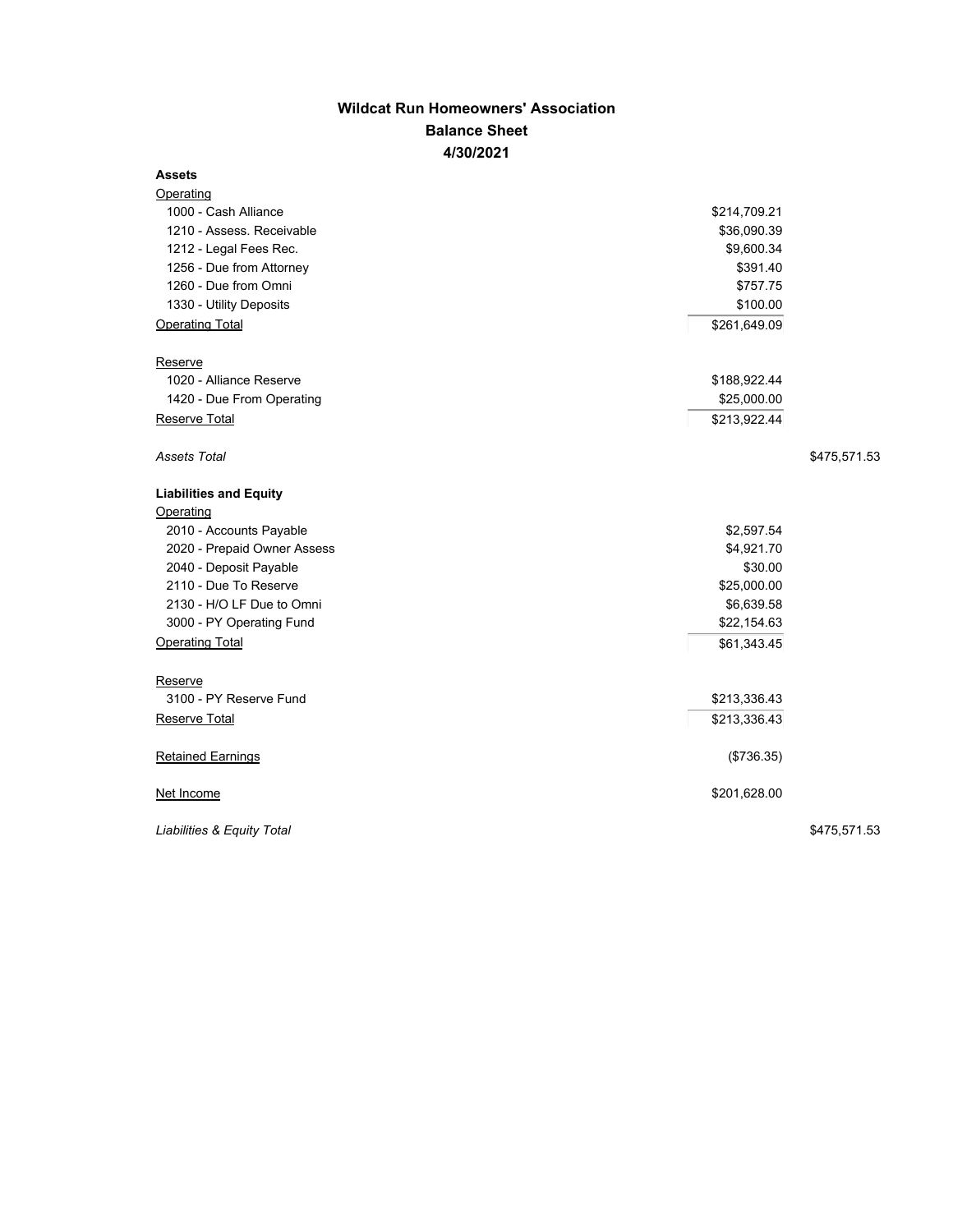## **Wildcat Run Homeowners' Association Budget Comparison Report 4/1/2021 - 4/30/2021**

|                                      | 4/1/2021 - 4/30/2021 |               |                         | 1/1/2021 - 4/30/2021 |                                         |                           |                        |
|--------------------------------------|----------------------|---------------|-------------------------|----------------------|-----------------------------------------|---------------------------|------------------------|
|                                      | Actual               | <b>Budget</b> | Variance                | Actual               | <b>Budget</b>                           |                           | Variance Annual Budget |
| Income                               |                      |               |                         |                      |                                         |                           |                        |
| Income                               |                      |               |                         |                      |                                         |                           |                        |
| 4181 - Pool Pass                     | \$0.00               | \$0.00        | \$0.00                  | \$0.00               | \$0.00                                  | \$0.00                    | \$12,200.00            |
| Total Income                         | \$0.00               | \$0.00        | \$0.00                  | \$0.00               | \$0.00                                  | \$0.00                    | \$12,200.00            |
| Operating                            |                      |               |                         |                      |                                         |                           |                        |
| 4100 - Association Fees              | (\$320.00)           | \$0.00        | (\$320.00)              |                      | \$312,637.00 \$329,280.00 (\$16,643.00) |                           | \$329,280.00           |
| 4101 - Good Faith Credit             | \$0.00               | \$0.00        | \$0.00                  | \$0.00               |                                         | \$13,875.00 (\$13,875.00) | \$13,875.00            |
| 4130 - Late Fees                     | \$3,566.17           | \$0.00        | \$3,566.17              | \$3,566.17           | \$0.00                                  | \$3,566.17                | \$0.00                 |
| 4140 - Interest Income               | \$4.83               | \$0.00        | \$4.83                  | \$59.26              | \$0.00                                  | \$59.26                   | \$0.00                 |
| 4150 - Legal Fees Income             | \$0.00               | \$0.00        | \$0.00                  | \$611.06             | \$0.00                                  | \$611.06                  | \$0.00                 |
| 4157 - Bad Debt Recovery             | \$286.19             | \$0.00        | \$286.19                | \$502.57             | \$0.00                                  | \$502.57                  | \$0.00                 |
| <b>Total Operating</b>               | \$3,537.19           | \$0.00        | \$3,537.19              |                      | \$317,376.06 \$343,155.00 (\$25,778.94) |                           | \$343,155.00           |
| Reserve                              |                      |               |                         |                      |                                         |                           |                        |
| 9020 - Interest Income               | \$23.29              | \$0.00        | \$23.29                 | \$93.14              | \$0.00                                  | \$93.14                   | \$0.00                 |
| <b>Total Reserve</b>                 | \$23.29              | \$0.00        | \$23.29                 | \$93.14              | \$0.00                                  | \$93.14                   | \$0.00                 |
| <b>Total Income</b>                  | \$3,560.48           | \$0.00        | \$3,560.48              |                      | \$317,469.20 \$343,155.00 (\$25,685.80) |                           | \$355,355.00           |
| <b>Expense</b>                       |                      |               |                         |                      |                                         |                           |                        |
| Operating                            |                      |               |                         |                      |                                         |                           |                        |
| 5010 - Admin Fees                    | \$192.32             | \$250.00      | \$57.68                 | \$625.87             | \$1,000.00                              | \$374.13                  | \$3,000.00             |
| 5020 - Postage                       | \$456.15             | \$291.00      | (\$165.15)              | \$3,410.39           | \$1,164.00                              | (\$2,246.39)              | \$3,500.00             |
| 5030 - Professional Service          | \$0.00               | \$500.00      | \$500.00                | \$3,396.74           | \$1,000.00                              | (\$2,396.74)              | \$4,000.00             |
| 5031 - Accounting Fees               | \$0.00               | \$0.00        | \$0.00                  | \$100.00             | \$400.00                                | \$300.00                  | \$400.00               |
| 5033 - Taxes/Licenses/Perm           | \$2,884.00           |               | \$0.00 (\$2,884.00)     | \$3,659.00           | \$850.00                                | (\$2,809.00)              | \$850.00               |
| 5040 - Management Cont               | \$3,528.14           | \$3,528.00    | (\$0.14)                | \$14,112.56          | \$14,112.00                             | (\$0.56)                  | \$42,336.00            |
| 5050 - Insurance Expense             | \$1,497.60           |               | \$0.00 (\$1,497.60)     | \$3,048.60           | \$8,900.00                              | \$5,851.40                | \$8,900.00             |
| 5060 - Bad Debt/Writeoff             | \$0.00               | \$0.00        | \$0.00                  | \$468.50             | \$16,464.00                             | \$15,995.50               | \$16,464.00            |
| 5070 - Website Expense               | \$50.00              | \$50.00       | \$0.00                  | \$200.00             | \$200.00                                | \$0.00                    | \$600.00               |
| 5088 - Committee Expense             | \$0.00               | \$0.00        | \$0.00                  | \$0.00               | \$0.00                                  | \$0.00                    | \$5,000.00             |
| 5110 - Electricity                   | \$4,734.11           | \$4,250.00    | (\$484.11)              | \$13,065.51          | \$17,000.00                             | \$3,934.49                | \$51,000.00            |
| 5120 - Water & Sewer                 | \$2,013.61           | \$1,600.00    | (\$413.61)              | \$2,680.85           | \$2,300.00                              | (\$380.85)                | \$8,500.00             |
| 5130 - Trash Removal                 | \$0.00               | \$0.00        | \$0.00                  | \$0.00               | \$0.00                                  | \$0.00                    | \$300.00               |
| 5170 - Security/Monitoring           | \$750.00             | \$750.00      | \$0.00                  | \$3,000.00           | \$3,000.00                              | \$0.00                    | \$9,000.00             |
| 5210 - Landscape Contract            | \$6,172.05           | \$5,555.00    | (\$617.05)              | \$12,344.10          | \$16,665.00                             | \$4,320.90                | \$55,550.00            |
| 5211 - Landscaping Misc              | \$0.00               | \$1,000.00    | \$1,000.00              | \$0.00               | \$1,000.00                              | \$1,000.00                | \$1,500.00             |
| 5221 - Common Area Maint             | \$97.75              | \$200.00      | \$102.25                | \$306.00             | \$200.00                                | (\$106.00)                | \$1,000.00             |
| 5232 - Pond Contract                 | \$0.00               | \$0.00        | \$0.00                  | \$13,017.20          | \$12,830.00                             | (\$187.20)                | \$12,830.00            |
| 5234 - Darinage Easement Maintenance | \$0.00               | \$200.00      | \$200.00                | \$0.00               | \$500.00                                | \$500.00                  | \$500.00               |
| 5250 - Fountain Maintenance          | \$572.79             | \$1,000.00    | \$427.21                | \$2,092.95           | \$1,500.00                              | (\$592.95)                | \$3,000.00             |
| 5251 - Fountain Contract             | \$0.00               | \$0.00        | \$0.00                  | \$2,666.00           | \$9,126.00                              | \$6,460.00                | \$9,126.00             |
| 5252 - Water Feature                 | \$12.82              | \$0.00        | (\$12.82)               | \$9,196.32           | \$17,000.00                             | \$7,803.68                | \$17,000.00            |
| 5260 - Snow removal                  | \$0.00               | \$0.00        | \$0.00                  | \$5,668.50           | \$4,500.00                              | (\$1,168.50)              | \$7,500.00             |
| 5295 - Street Light Maintenance      | \$0.00               | \$100.00      | \$100.00                | \$0.00               | \$100.00                                | \$100.00                  | \$500.00               |
| 5400 - Playground Maintenance        | \$400.00             | \$150.00      | (\$250.00)              | \$1,122.75           | \$600.00                                | (\$522.75)                | \$1,800.00             |
| 5410 - Pool Contract                 | \$10,000.00          |               | \$7,000.00 (\$3,000.00) | \$18,600.00          | \$21,000.00                             | \$2,400.00                | \$56,000.00            |
| 5412 - Pool Misc                     | \$1,594.41           |               | \$500.00 (\$1,094.41)   | \$2,587.67           | \$500.00                                | (\$2,087.67)              | \$2,000.00             |
|                                      |                      |               |                         |                      |                                         |                           |                        |